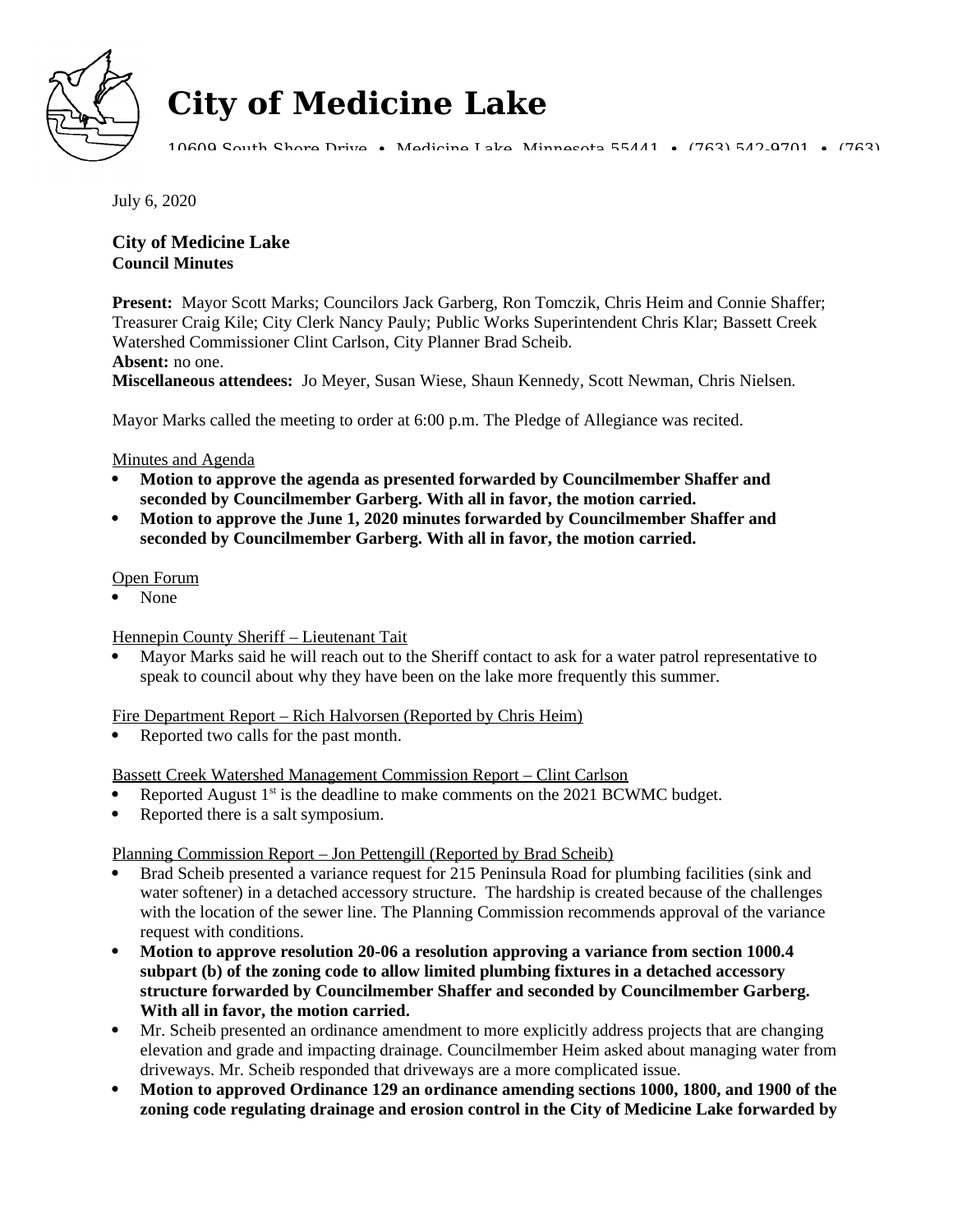**Councilmember Shaffer and seconded by Councilmember Garberg. With all in favor, the motion carried.** 

- **Motion to approve resolution 20-07 authorizing publication of ordinance no. 129 by title and summary forwarded by Councilmember Shaffer and seconded by Councilmember Garberg. With all in favor, the motion carried.**
- Councilmember Shaffer said there was an inquiry on whether the city would allow a tiny house.
- Mr. Scheib reported that Planning Commission will have a public hearing on the sign ordinance.

Parks & Public Works Superintendent Report – Chris Klar

- Reported all is well with the parks.
- Reported a section of the failing trail will be cut out for repair.

#### Treasurer's Report – Craig Kile

- Receipts in reporting period: \$210,039
- Receipts year to date: \$353,158
- Disbursements in reporting period: \$47,639
- Disbursements year to date: \$380,264
- **Motion to approve the summary spending, receipts and cash balances through July 5, 2020 forwarded by Mayor Marks and seconded by Councilmember Heim. With all in favor, the motion carried.**

#### Officer Reports:

Councilmember Garberg

Reported nothing to report.

#### Councilmember Tomczik

Reported nothing to report.

#### Councilmember Heim

Reported nothing to report.

#### Councilmember Shaffer

Reported Plymouth has started the rental inspections.

#### Mayor Marks

- Reported he received a notification from certified public accountants that they are doing an audit of the firefighters' relief association.
- Reported he received a request for a map of Medicine Lake.

## New Business

- **Motion to approve resolution 20-08 a resolution appointing election judges for the August 11, 2020 primary forwarded by Mayor Marks and seconded by Councilmember Garberg. With all in favor, the motion carried.**
- Ms. Pauly reported that on June 30, 2020 the Minnesota Pollution Control Agency received our MS4 (Municipal Separate Storm Sewer Systems) Annual Report for 2019
- Ms. Pauly reported that as of Sunday the city's 2020 U.S. census response rate is 78.1%.

## **Motion to adjourn forwarded by Mayor Marks and seconded by Councilmember Heim. With all in favor, the motion carried at 7:12 p.m.**